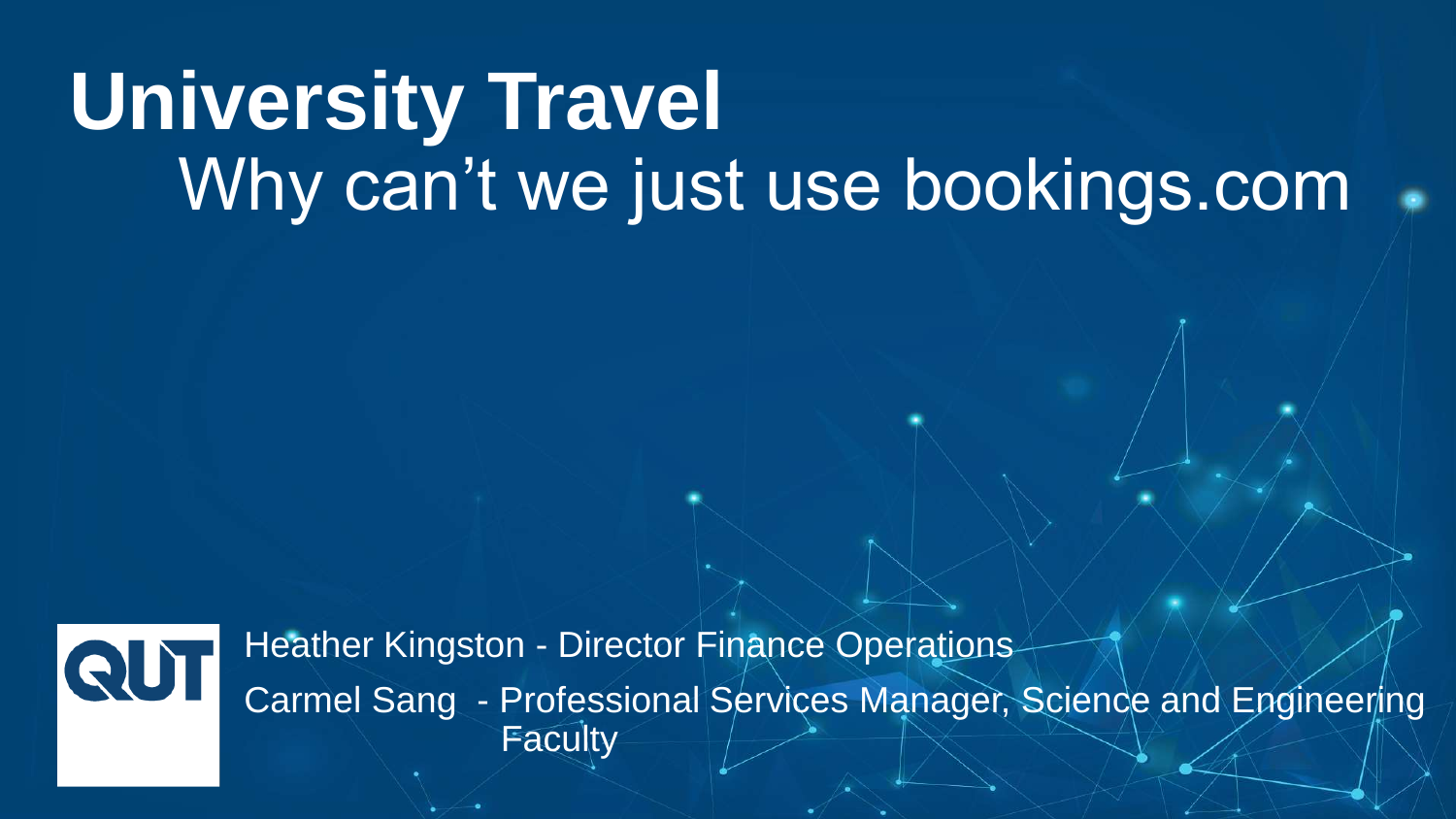During this session we will look at how QUT took a totally unmanaged travel program to one with:-

- **high level of compliance**
- **traveller focused**
- **simplified processes**
- **one point of truth**
- **removed bureaucracy**
- **introduced self service**





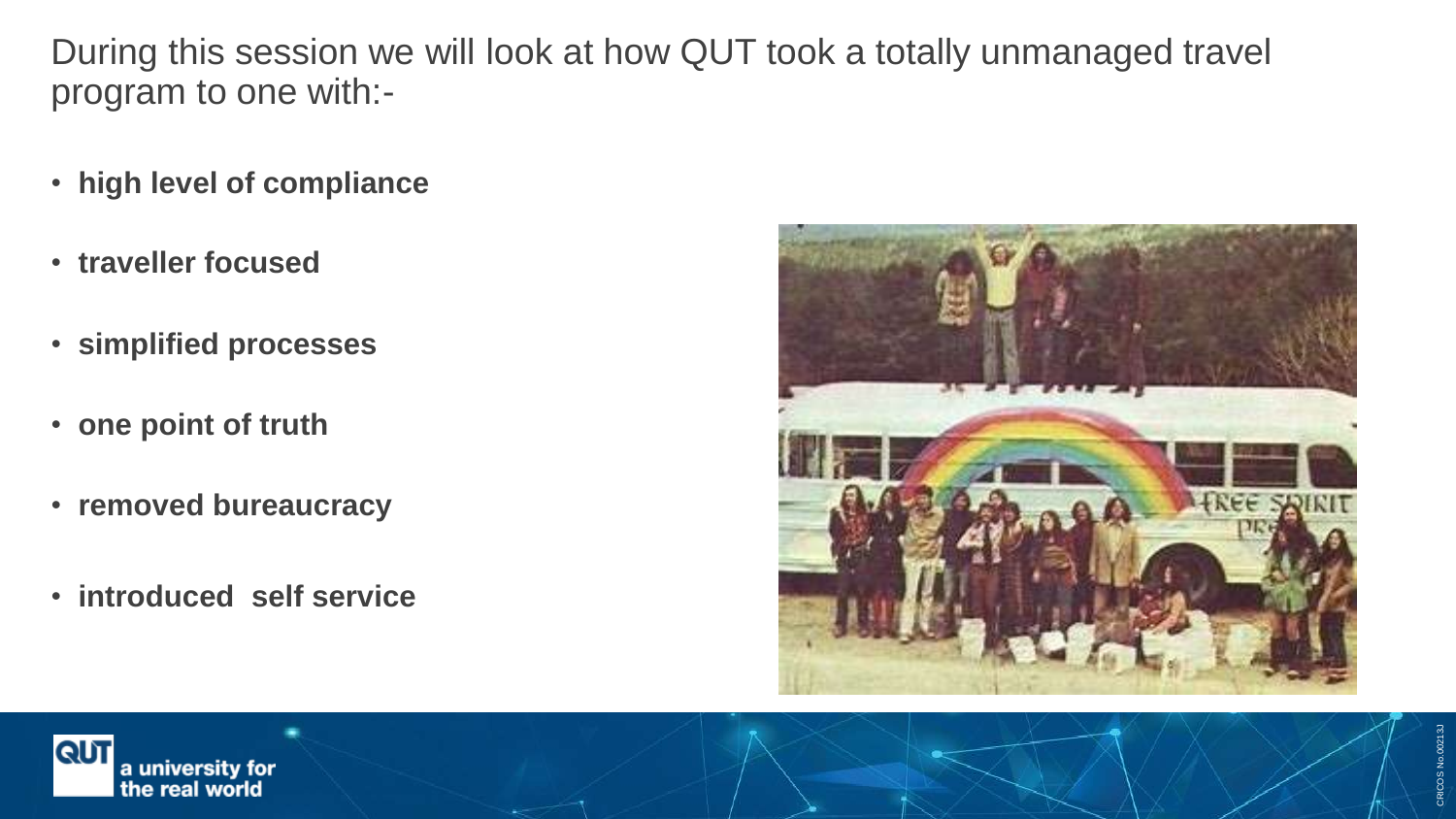## **What University Travel looks like?**

#### **Main Groups of Travellers:**

- **1. Corporate**  VC, DVC, Provost, Executives, Marketers, Professional staff, Managers, Directors, & lots of Visitors
- **2. Academic Staff**  Conference attendance 60% of travel at QUT Research and collaboration Paid by University funds or grants (grants are considered by Academic to be their money - untrue) Avg. 35+ days in advance bookings
- **3. Students** as many destinations as possible for the lowest fare. Supported by University and personal funding Avg. 35 days in advance

#### **Types of bookings**

There isn't a continent or nearly a country that our travellers don't travel too in a year.

International travel 70% - large percentage is complex

45% of QUT bookings don't have accommodation even though they are away overnight Why?

Conference attendance with accommodation booked via conference site

Nearly 5000+ hotels booked last year.

Academics are researchers with enquiring and questioning minds they do and will question everything.

QUΤ a universitv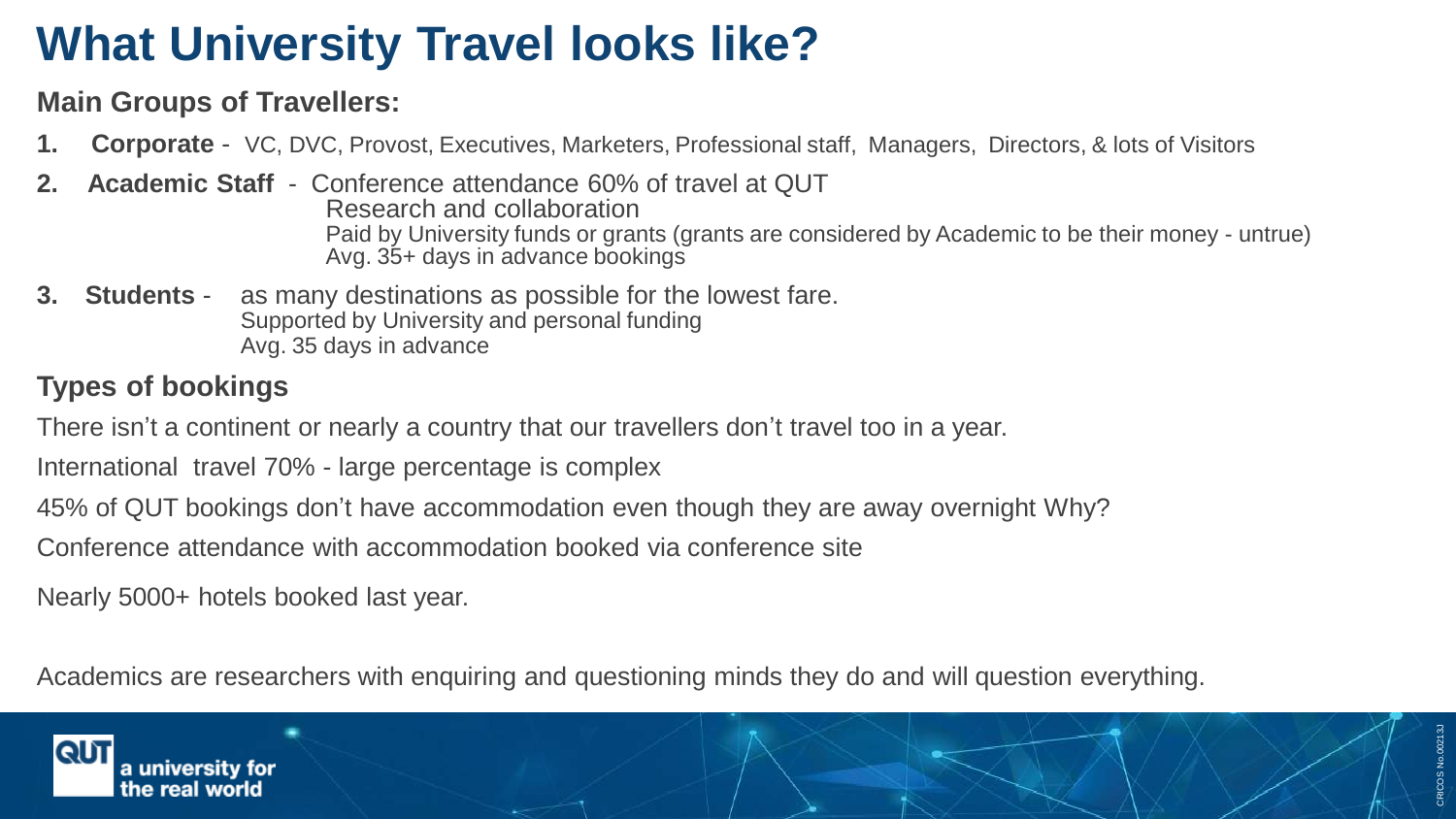### **A Little about QUT**

- 51,000 students –1000 under grads have international experience each year
- 4713 FTE staff with 60% who travel
- Total travel spend of \$22m
- Real World Young University Founded in1989
- Travel was identified as a Real Difference Project Dedicated to creating both new and unlocking the hidden value across the University

#### Key points of Real Difference Project gave us the platform to succeed.

- User Centred
- Manage by exception
- Standardise where possible
- Simple sustainable customer journey
- Rapid change



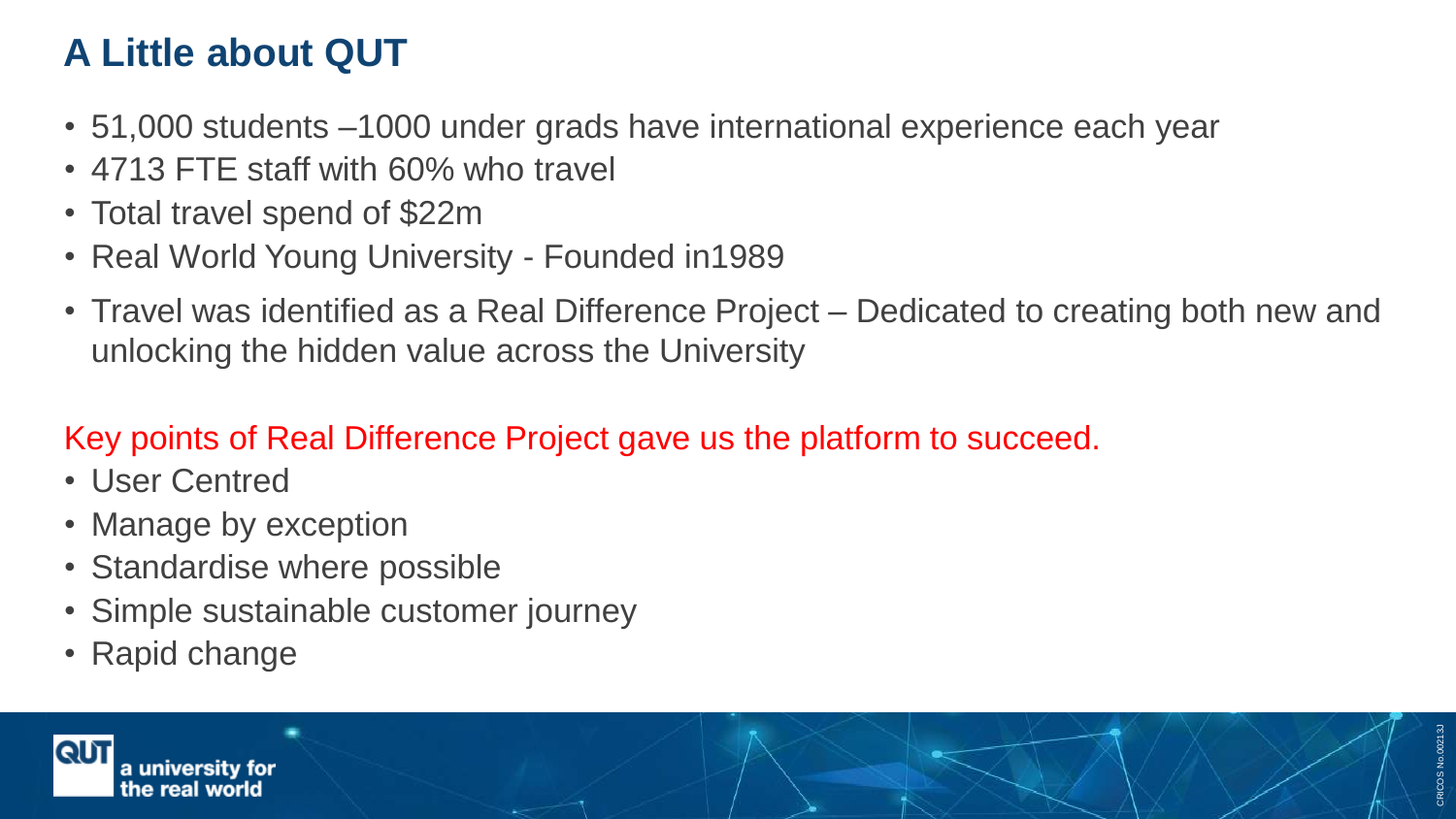The changes to Travel were driven by the NESTT – Review

Basic outline of NESTT process:-

Navigate-Expand-Strengthen-Tune-Take-off

A room with 4 blank walls

- 1. Present
- 2. Doesn't work
- 3. Works
- 4. Ideal world



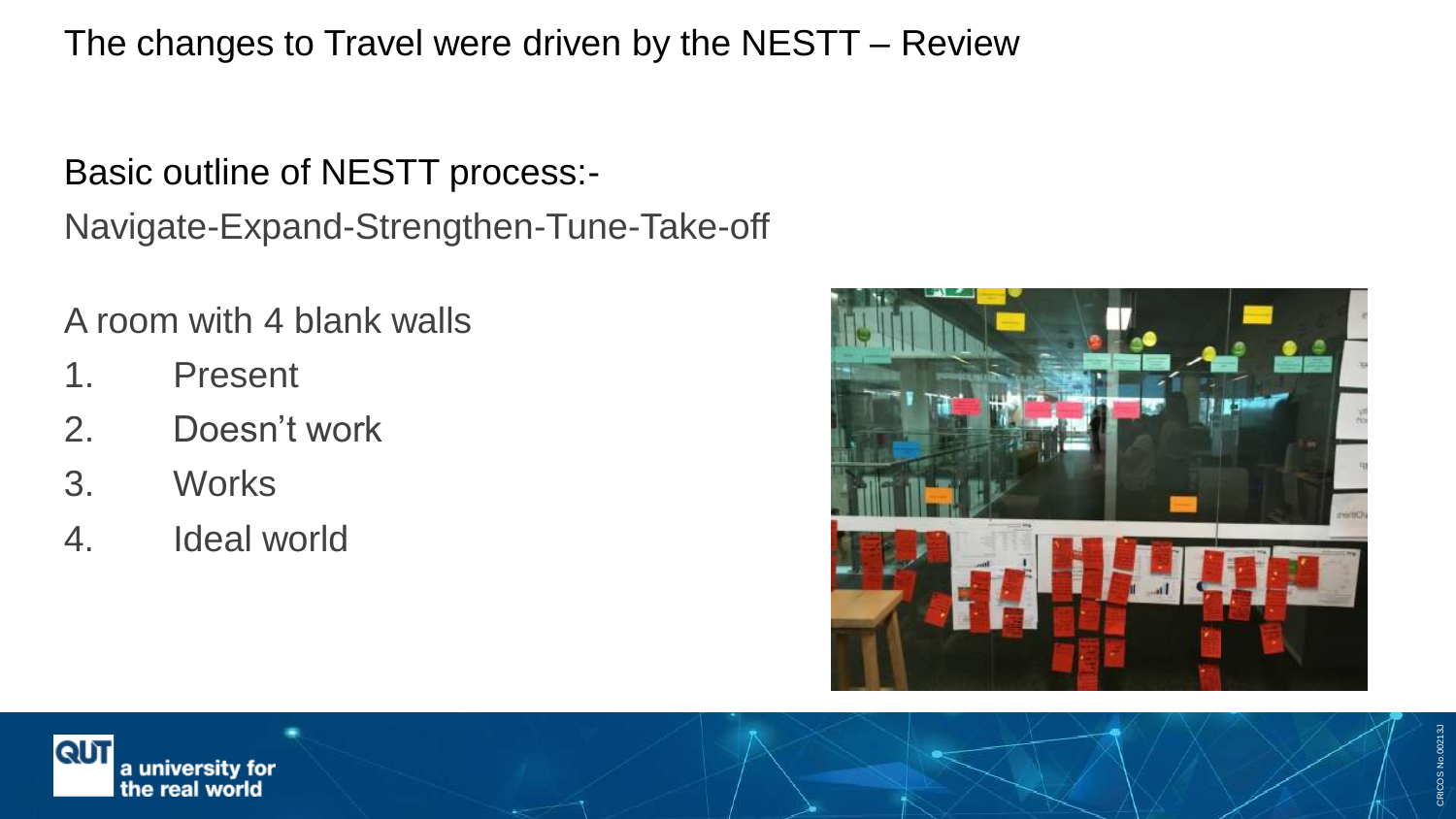### **Key Findings:-**

- **Approvals** Complex and individualised across University by departments some required 3 levels of approval **(over 3 years only 2 requests had been rejected 10,000 + trips a year)**
- **Expenses** either reimbursements or per diems paid at different percentage amounts across **University**
- **Leakage** from program over 45%
- **Travellers wanted**  No duplication of work approvals, system, expenses
- Average Age of **Staff Traveller 54 Gen X** and **Student 22 Gen Z**  Traveller ages range from 17 to 88
- No idea of group/retreat/meeting spend
- One booking the **end to end process was costed at \$450.00**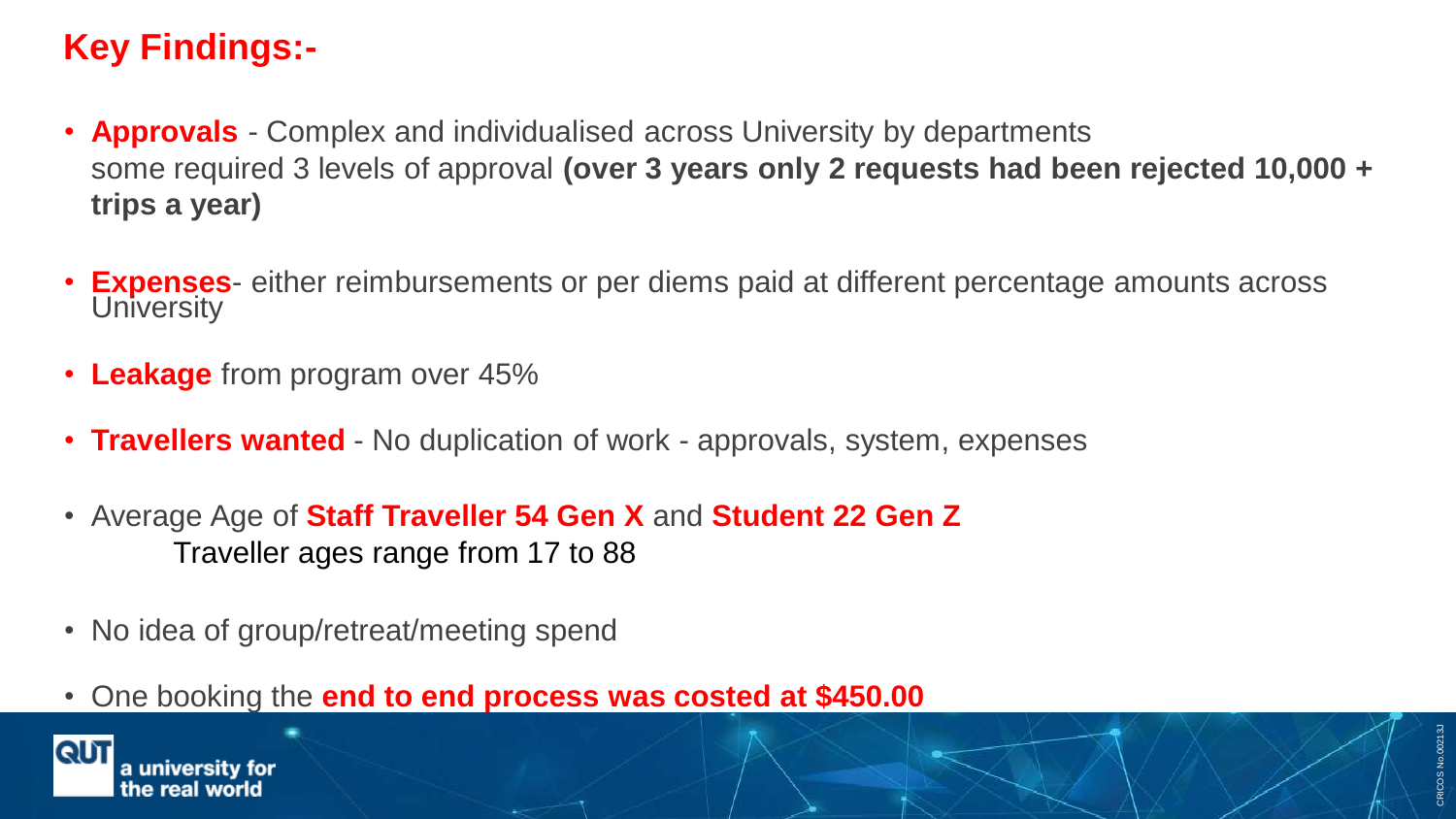#### **The How:-**

- **Support** from the highest level of University Executives VC and Executive Committee – Top down push
- **Dedicated Resource Travel Manager** in October 2016 to take ownership of travel program and support the change
- **Spend under management** RFO at the time 2 suppliers & 45% leakage
- Global Assistance RFO end to end coverage
- **Consultation** with stakeholders Deans, Managers and lots of Travellers
- **Communication** appointed a Communication Officer for 10 months to assist project deliver the change - piggy back off existing channels
- **Minimum effort & maximum value**

Make/have a great system so staff want to use it



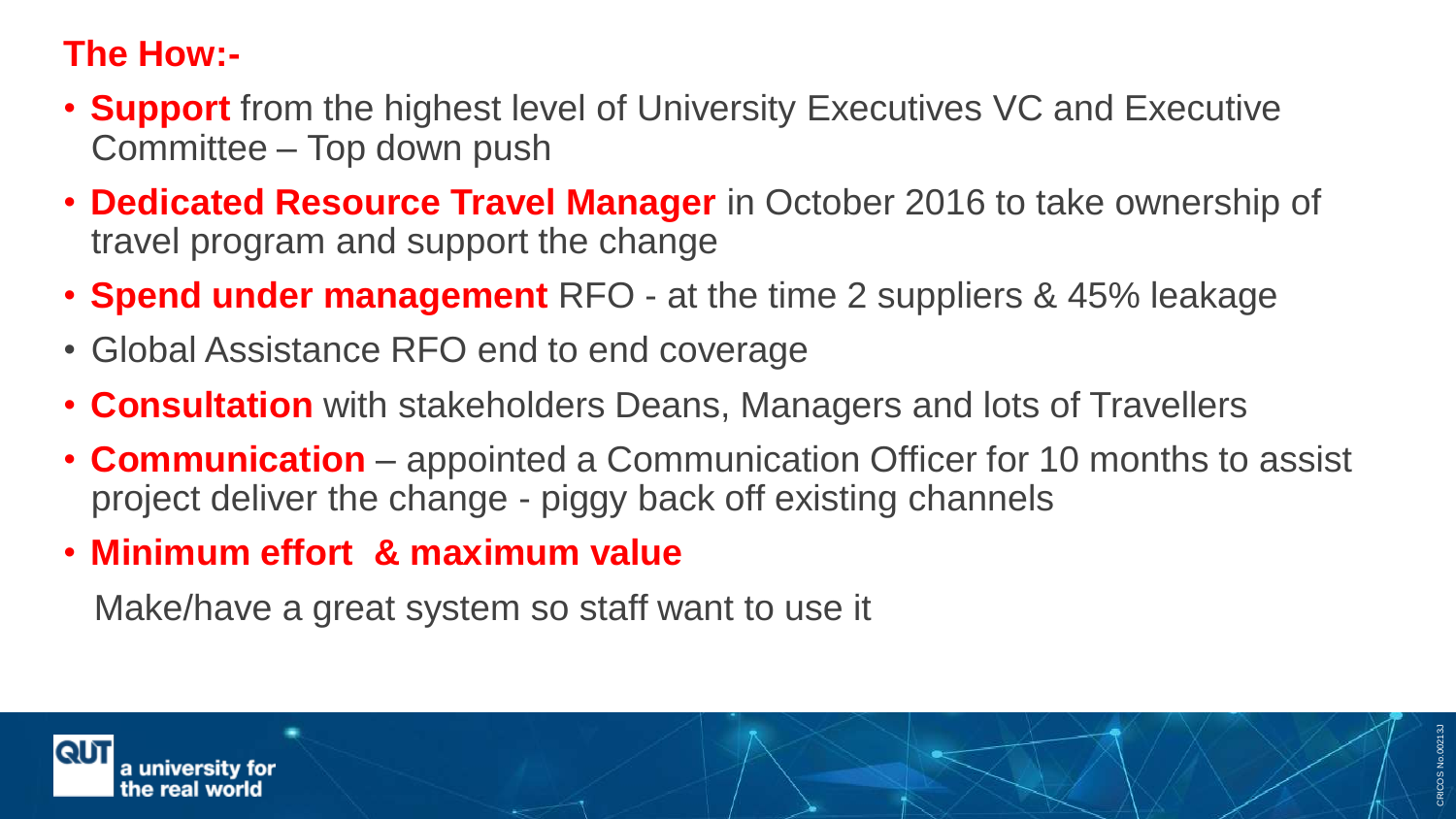#### **Key Changes:-**

- 10 other university travel program reviewed took on board their lessons learned
- **1 TMC appointed-** Company is intuitive, will grow and change with us, and have a vision beyond today
- Replicate in Business /Corporate process same availability travellers can have directly on the internet
- **Credit cards –** payment method for staff for all 2,697 currently from 480 at start of project, prepaid cards for Guests and Students
- **Simplified -** Policy & Procedures
- **Choice -** No lockdown of policy on OBT- full choice of all products
- **Safety -** New Global Assistance company
- **Self- service -** everyone books their own travel…well nearly



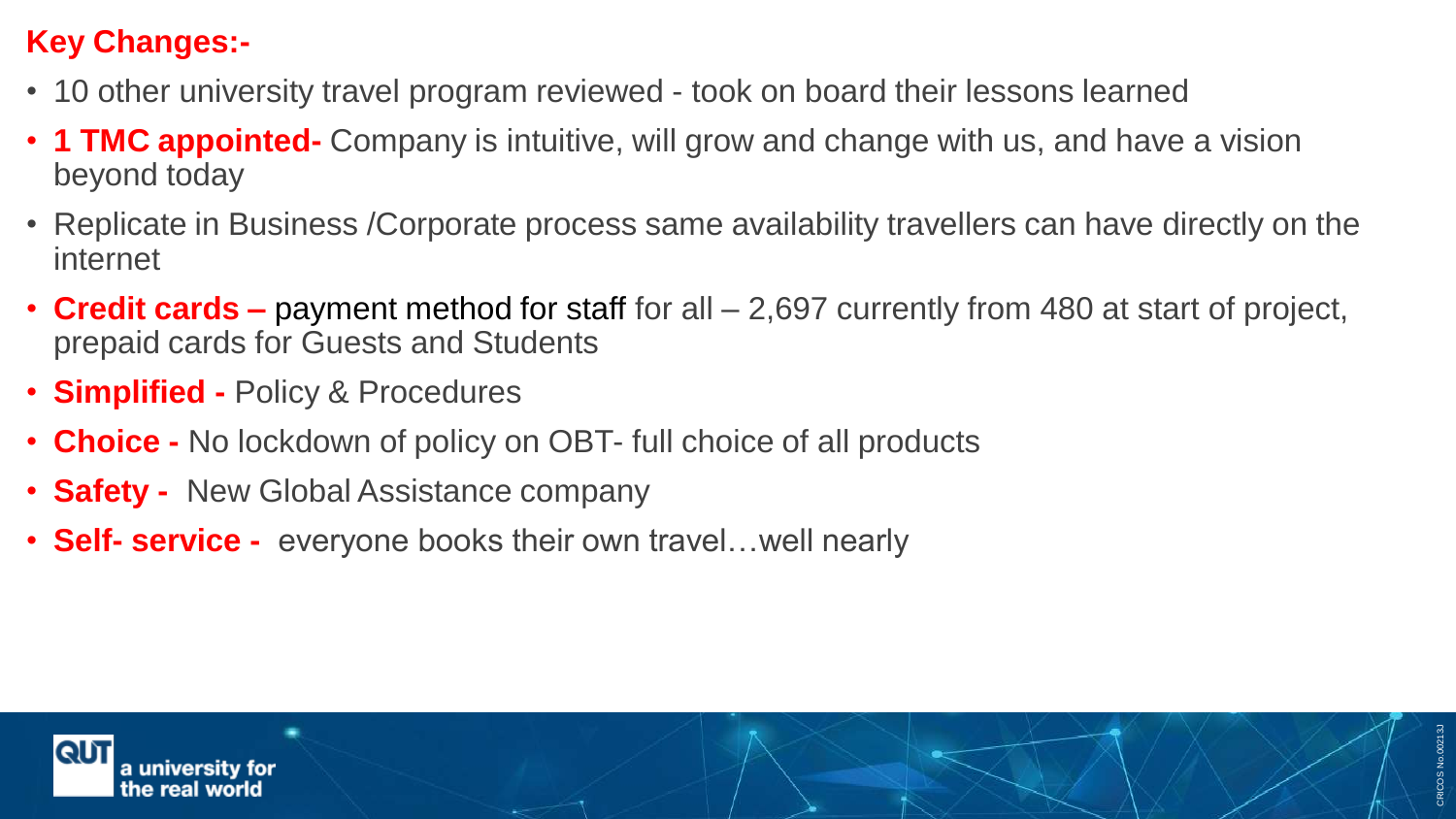#### **Whole change based on Travellers being**





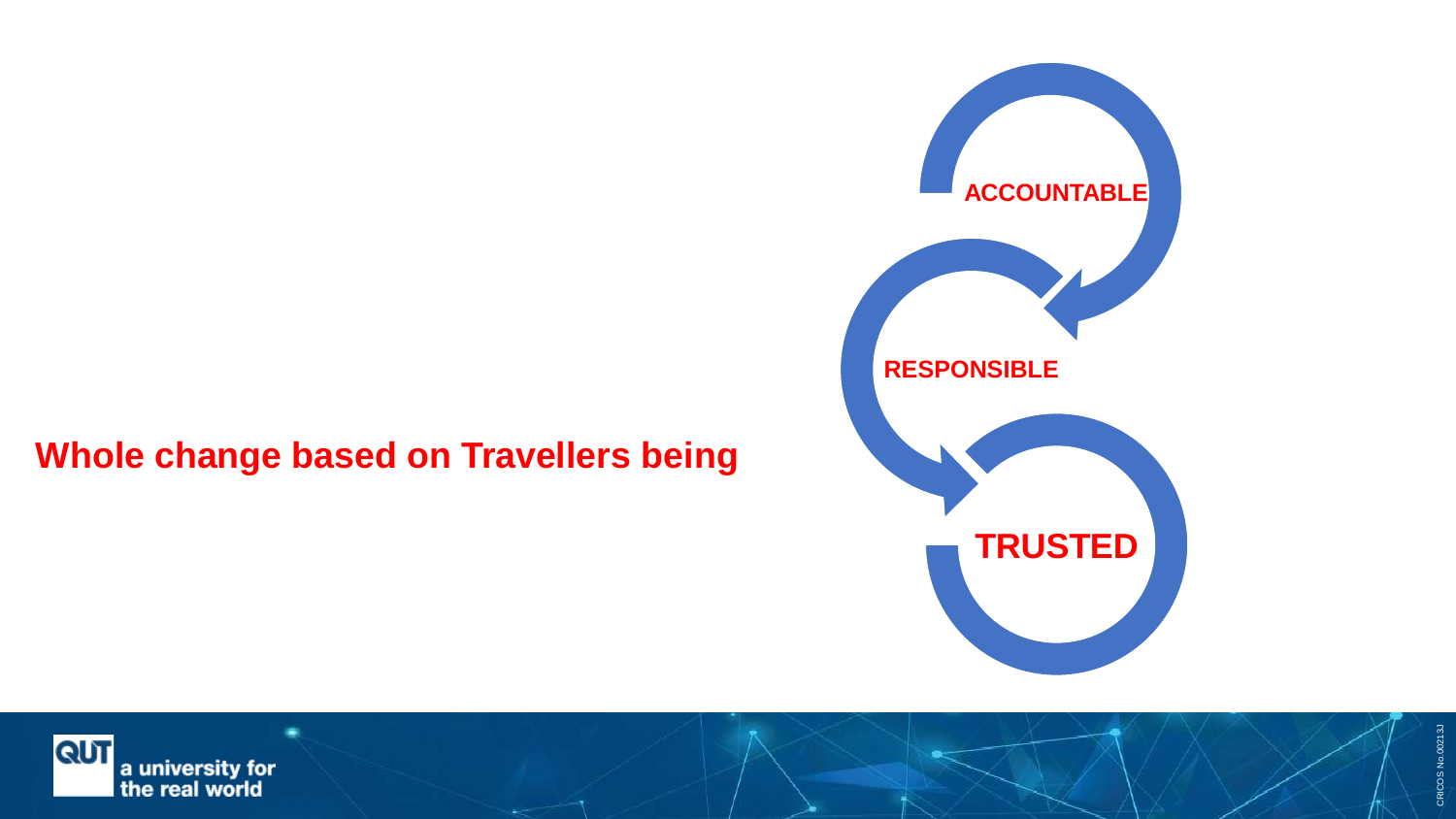#### **Outcomes:-**

- Over 200 face to face meetings, training and discussion held across QUT *Learn to accept the good, the bad, and the sometimes ugly feedback*
- Lightning OBT take up from first month-
	- Domestic never below 90%
	- International 35 50%
	- First quarter 2019 Domestic 94% International 49.8%
- Less than 8% leakage from program
- Agreements with key airlines & hotels in place
- 2500 Credit card 3 travel related non compliant expenditure in two years
- Student Portal dedicated portal for students to book and flows to Global Assistance company
- Far better utilisation of unused tickets

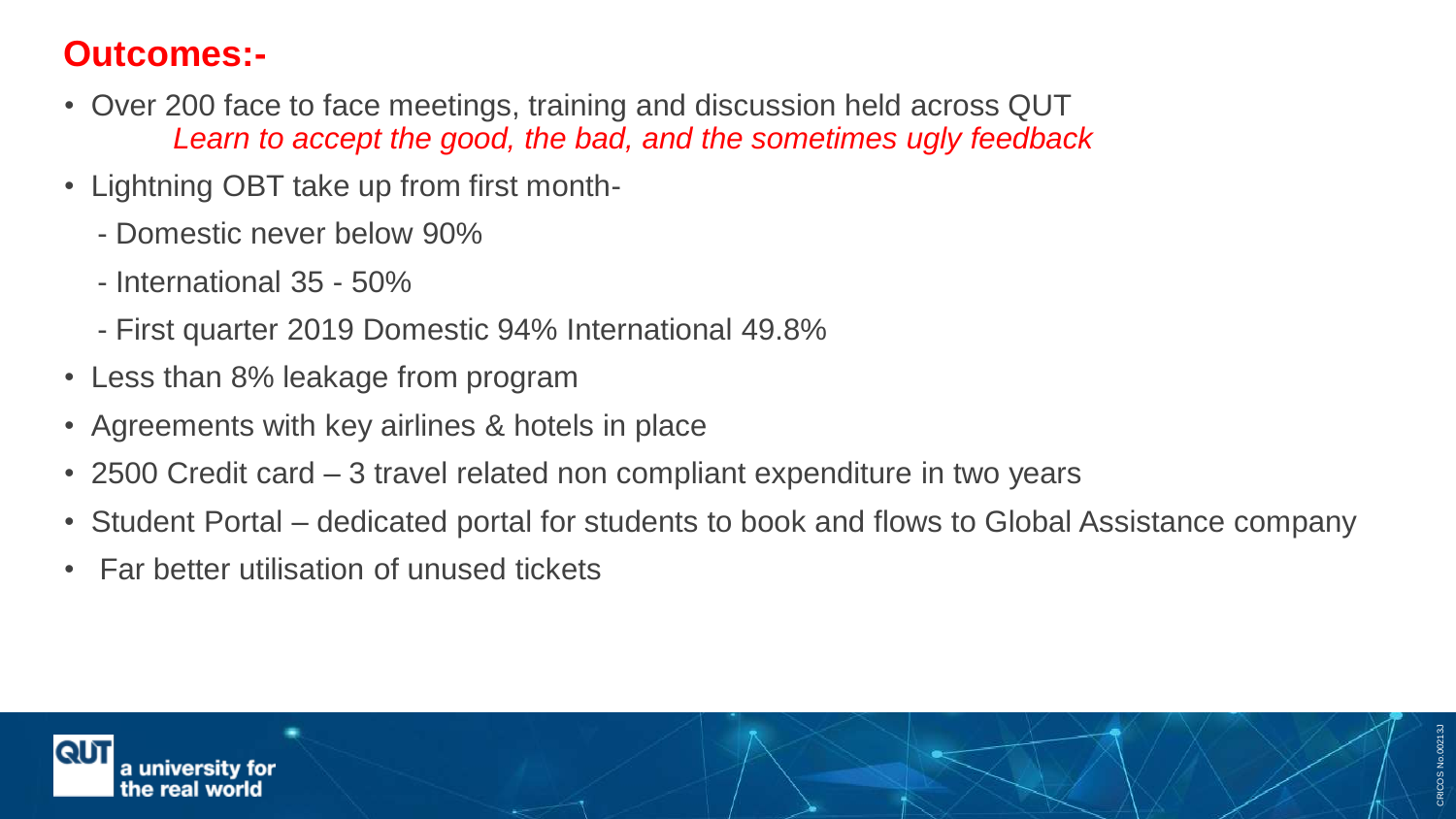## **Hurdles:-**

- Taking away my freedom of choice one provider is a monopoly
- Removal of the use of personal credit cards
- Not being able to book multi sector International bookings
- Loss of personal relationships with current providers Consultants
- Perception they are paying more than website travel booking sites
- Every traveller can't be trusted and will over spend on meals, drinks and incidentals, hotels and airlines

CRICOS No.00213J

• Re-assignment of travel bookers roles

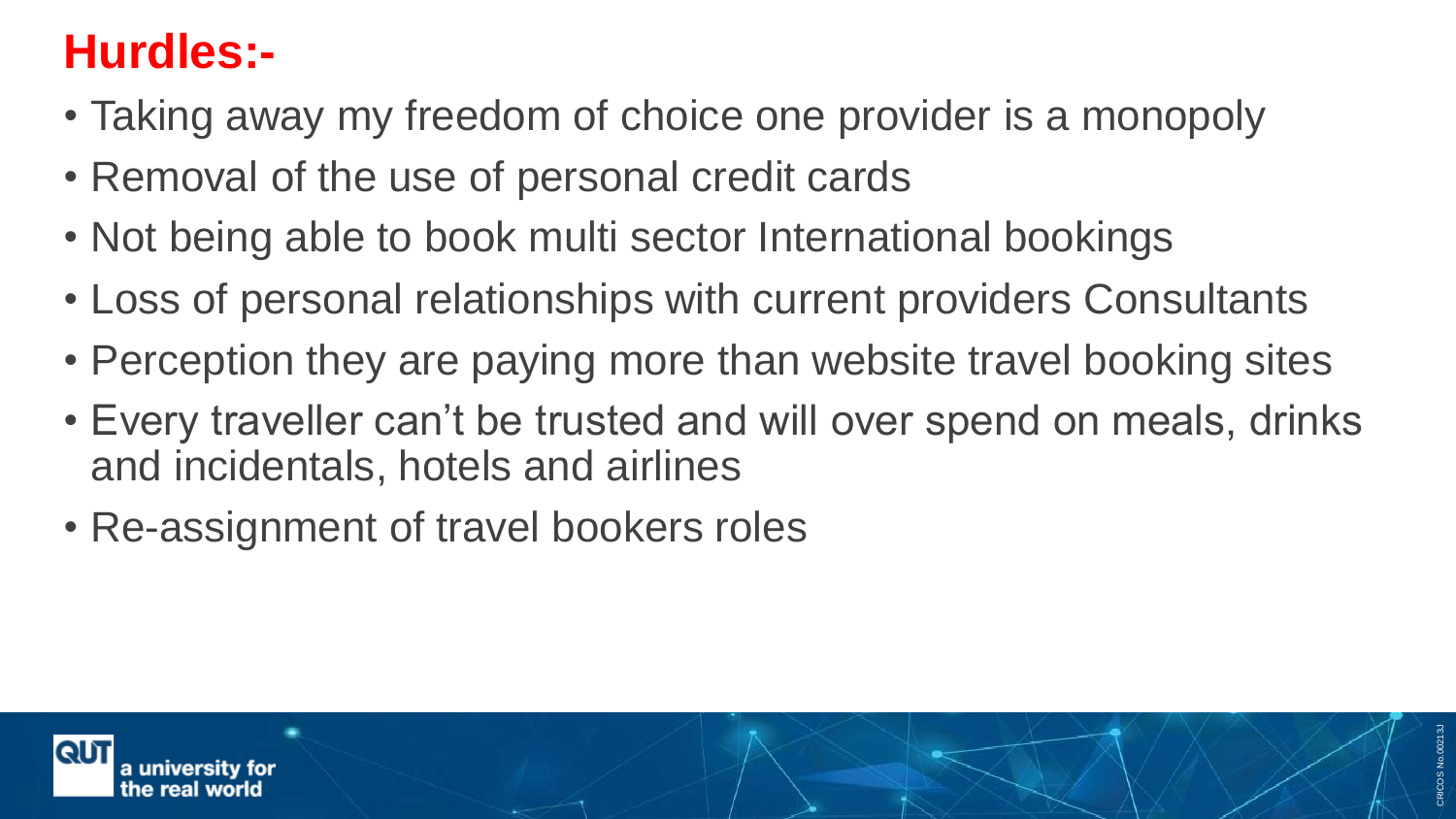### **LESSONS LEARNT**

- Have a communication person
- Keep your stakeholders engaged and coming on the journey with you
- Keep your TMC accountable build strong relationship with the whole team not just the Account Managers
- Continuous review of your program and what's new in the industry
- Don't be afraid of further changes but be aware of change fatigue

**BENEFIT** QUT can now track all spend in the category with minimal leakage

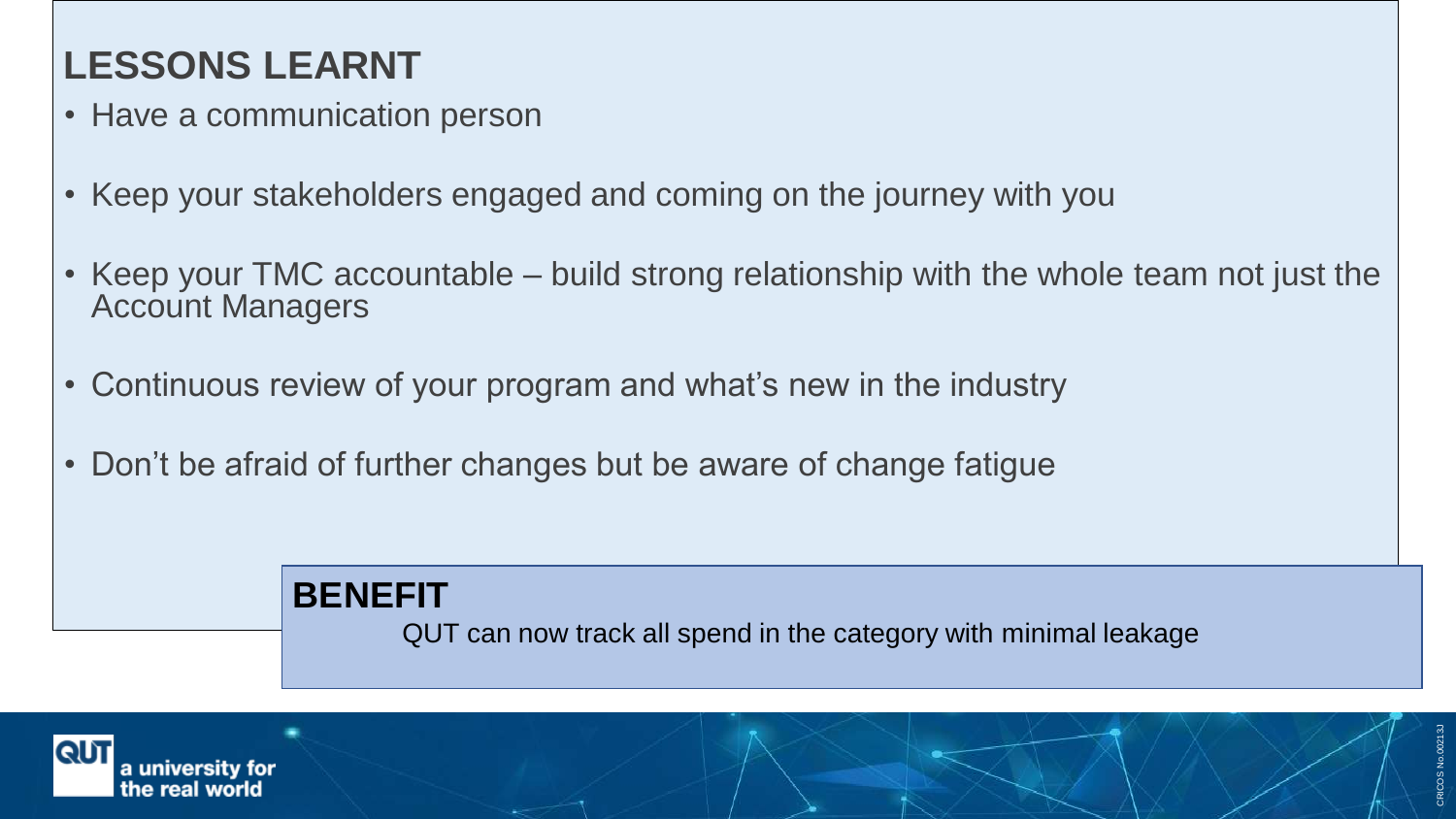# Faculty Experience

- SEF = Early Adopter
- Passionate about encouraging staff to get on board
	- Training sessions
	- Corporate Card
	- Embraced the Self Service model
	- Reduced the number of Travel Bookers
	- Enforced use of the Travel Management System
	- Undertook and education campaign of the benefits of the Travel Mgt System

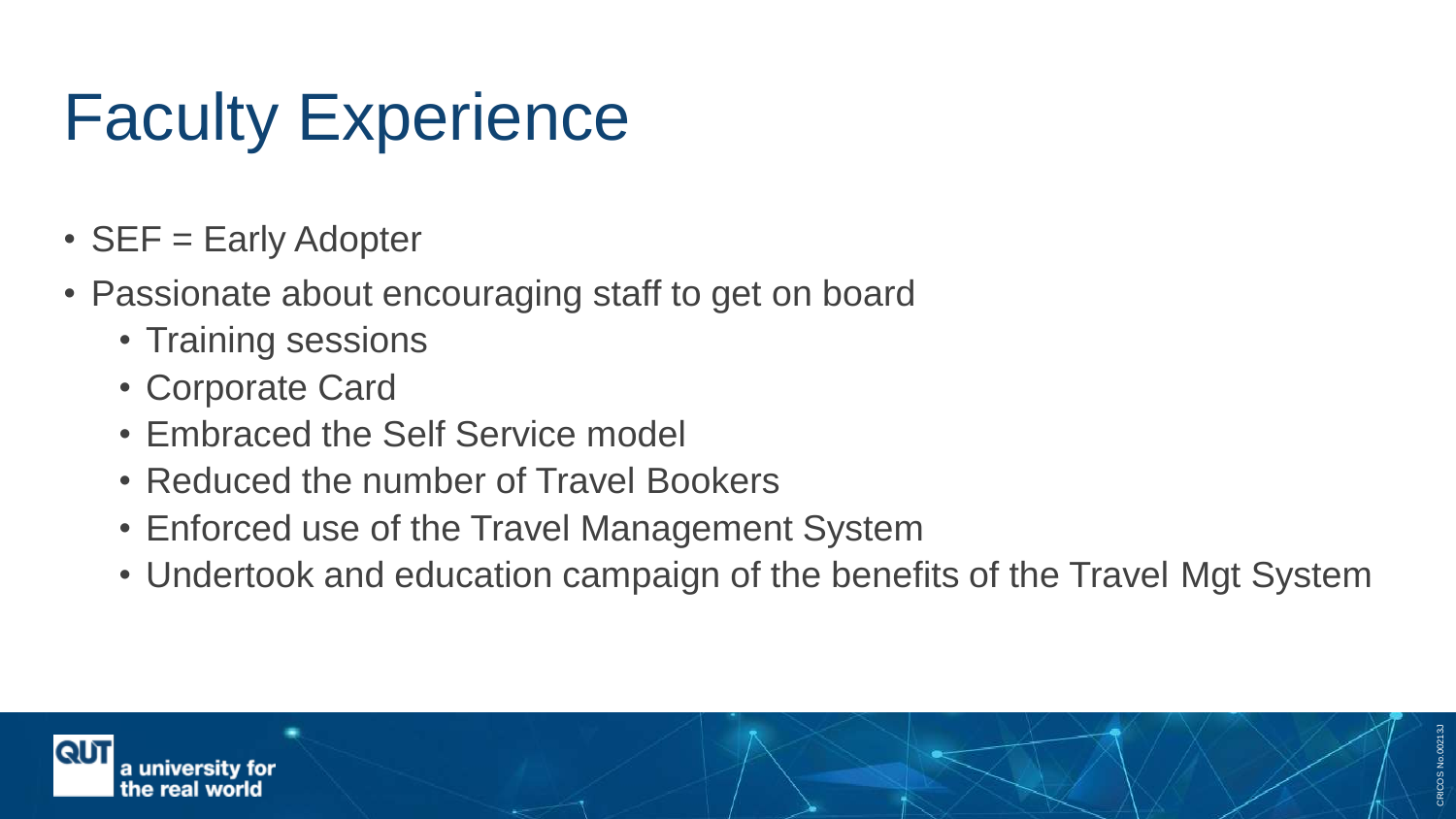## Faculty Experience

- SEF = Ongoing Management
	- Committed to the process
	- Working in collaboration with Finance to resolve issues
	- Working with the academic staff to improve the experience for both the Faculty and the Division
	- Developed relationships Travel Manager and Professional Services Mgr.
	- Nothing that together we cannot solve.

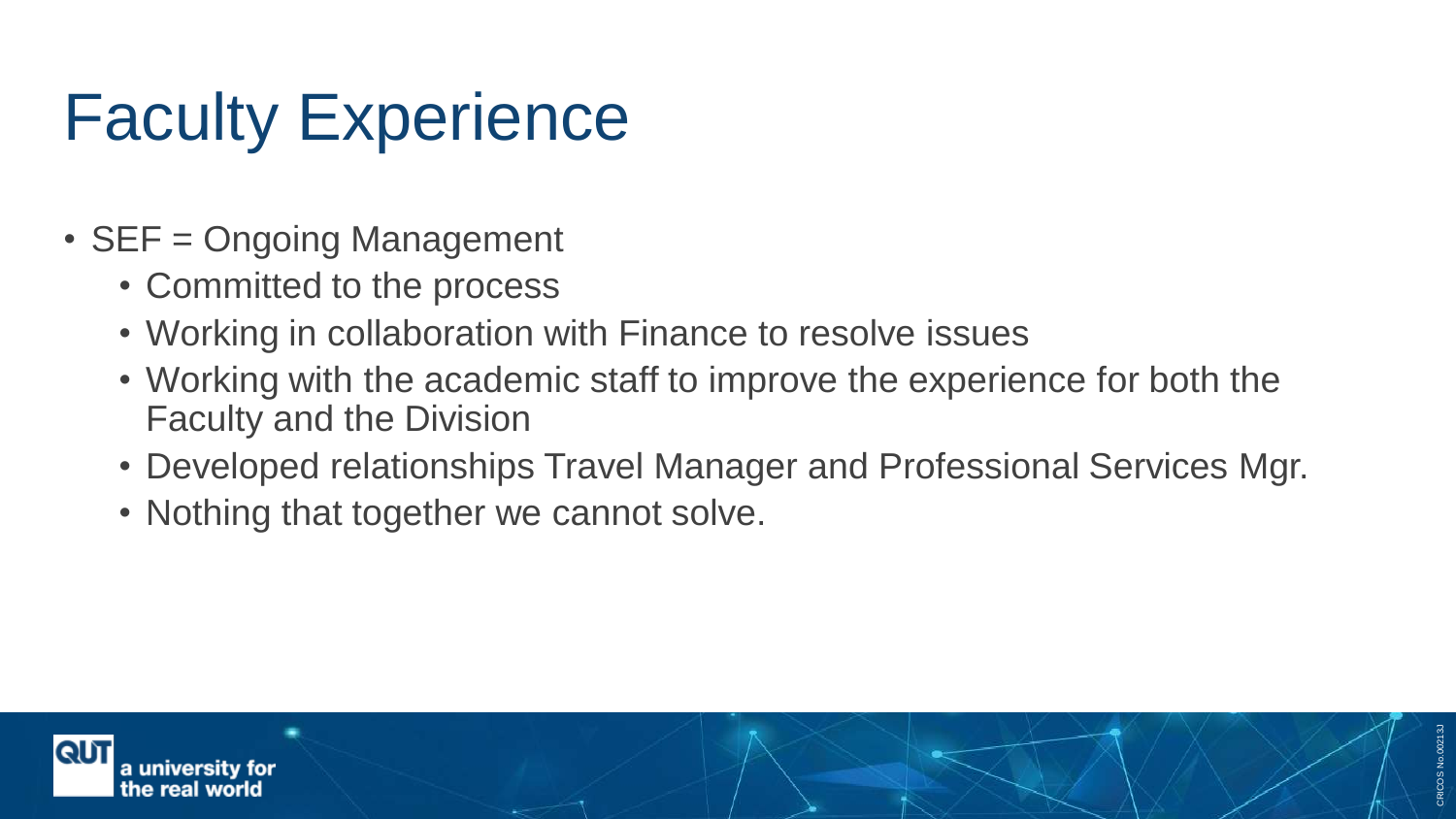## **The Future**.

This is a never ending story…

There are challenges we are all going to face in the months ahead. We are ensuring our program is agile enough to respond and rapidly change.